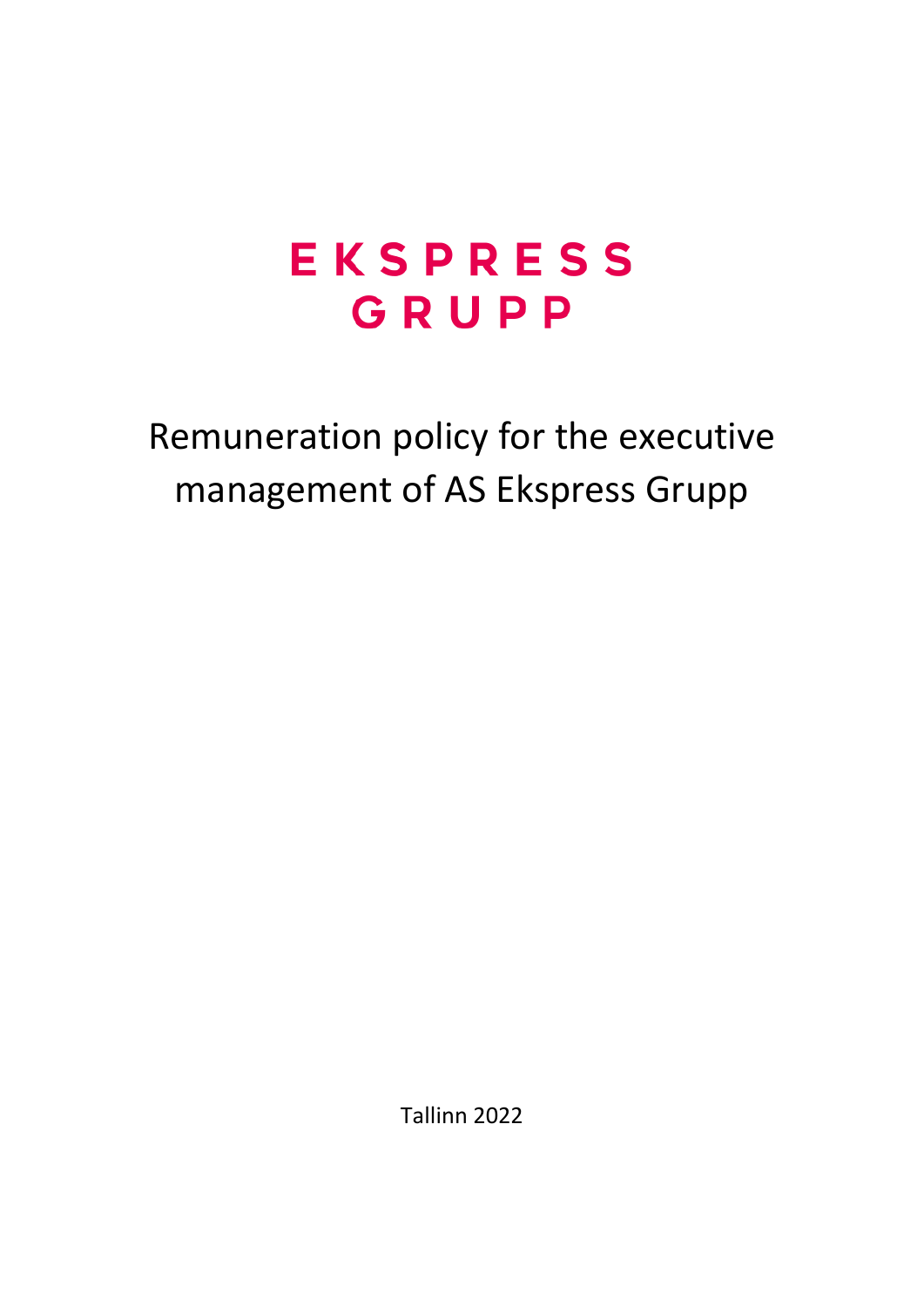### **Table of contents**

### <span id="page-1-0"></span>**1. Introduction**

The remuneration policy describes the main principles of Ekspress Grupp's remuneration of the Supervisory Board, committees and the Management Board, as well as the decision-making process complied with when approving, assessing, and implementing the remuneration policy. The remuneration policy is valid for up to four years. The remuneration policy will comply with the recommendations of the Estonian Securities Market Act (§ 135<sup>3</sup>), Corporate Governance Recommendations (clause 2.2.7) and the provisions of the Shareholders' Rights Directive (EU 2017/828; Art 9b). The remuneration policy is based on the long-term goals of the Group and takes into account the financial results and the legitimate interests of investors and creditors. Compliance with the remuneration policy is monitored by the Supervisory Board.

### <span id="page-1-1"></span>**2. General principles**

The mission of Ekspress Grupp is to serve democracy. In accordance with our strategy, Ekspress Grupp builds sustainable growth by being part of the opportunities presented by the digital transformation. The objective of the Group is to increase shareholder value through revenue growth and improved profitability. Ekspress Grupp is developing and expanding its media business and seeking growth opportunities in new digital media or media-related businesses. The Group's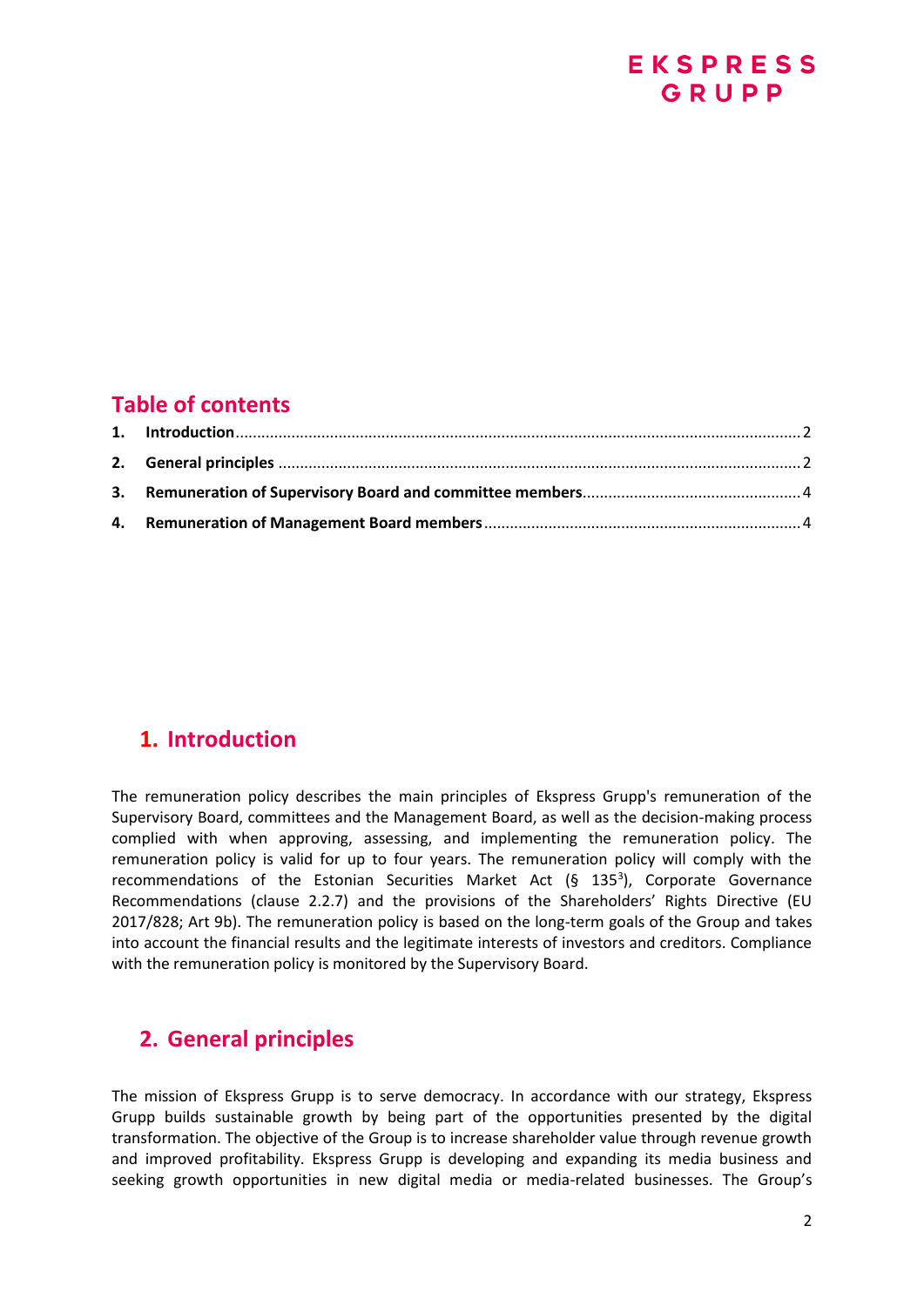remuneration policy is aimed at promoting the long-term financial success, competitiveness, and creating shareholder value.

The Group aims at using reasonable, well-balanced and competitive remuneration packages to attract and retain talented employees who are the key to our business.



The remuneration of employees across the company is reviewed regularly to secure its competitiveness in the context of market and to attract and retain talent. To avoid conflicts of interest, remuneration is managed through well-defined processes, ensuring that no person is involved in the decision-making process regarding his or her own remuneration.

The remuneration policy is submitted to the AGM for adoption at least once every four years, as well as when significant changes are made to the remuneration system.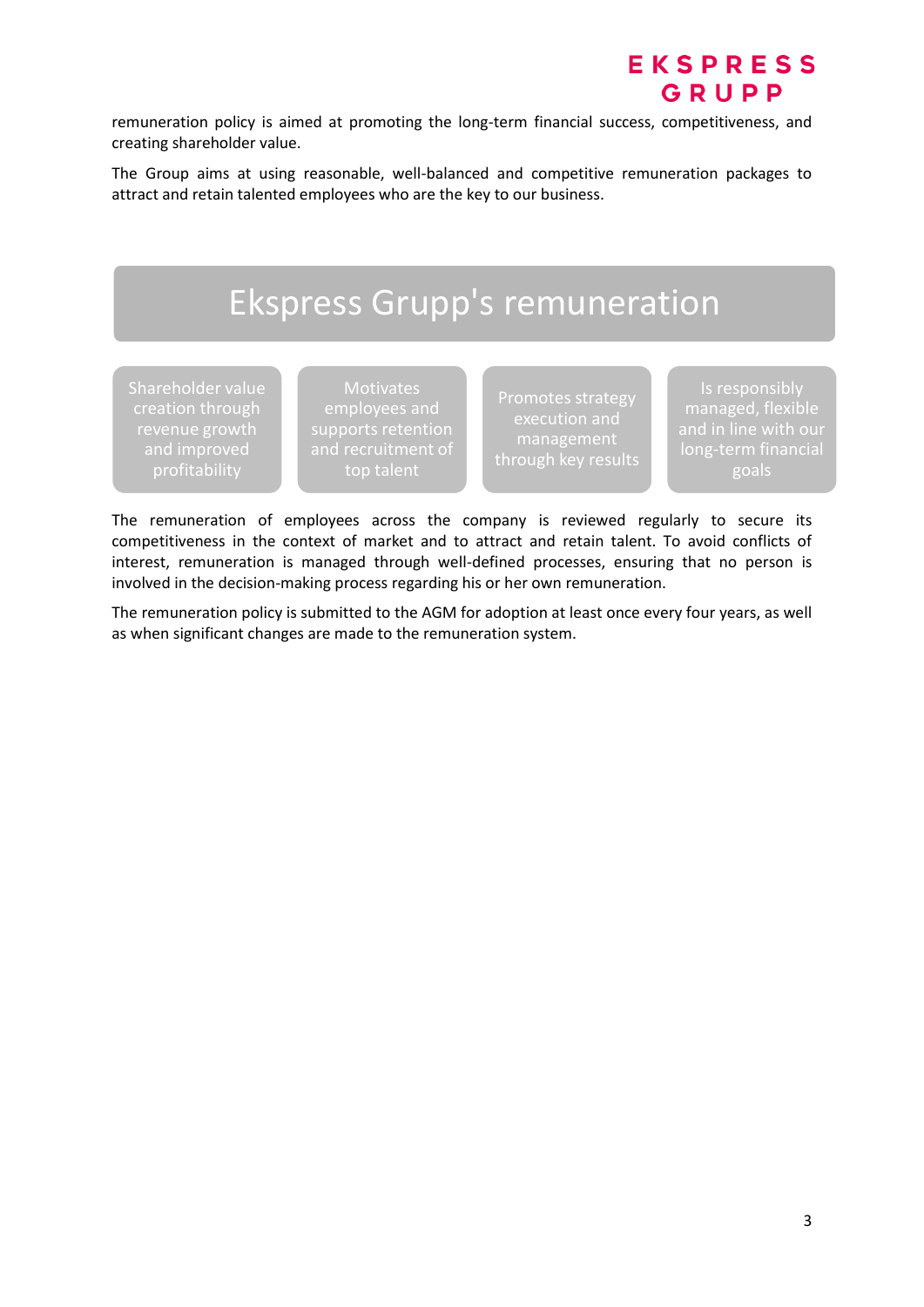### <span id="page-3-0"></span>**3. Remuneration of the Supervisory Board and Committee Members**

EKSPRESS GRUPP

#### **Decision-making process**

The remuneration of Supervisory Board is approved by the shareholders at the AGM. The members of the Supervisory Board or Management Board are not employed by the company.

#### **Remuneration**

The Chairman of the Supervisory Board receives remuneration. The other members of the Supervisory Board do not receive any remuneration unless the AGM decides otherwise. No other fees are paid to the Supervisory Board members or Chairman for the participation in the work of the committees.

### <span id="page-3-1"></span>**4. Remuneration of the Management Board members**

#### **Decision-making process**

The Supervisory Board is responsible for preparing the remuneration policy for the Management Board. To ensure that these principles are used for the intended purpose, the Supervisory Board prepares and proposes amendments to the remuneration policy. The Supervisory Board decides on the remuneration of the Management Board members and other terms and conditions of the Management Board members' contracts of employment.

The Supervisory Board may temporarily deviate from the remuneration policy in case of significant changes in the Group's structure and business operations or changes in the legislation regulating remuneration, as well as in any other case where the deviation is significant for ensuring the Group's long-term interests and continuance as a going concern.

#### **Remuneration elements**

The remuneration of the Management Board is comprised of the following elements:

- a fixed salary;
- a short-term incentive paid annually in cash;
- a long-term incentive in the form of shares;
- other benefits.